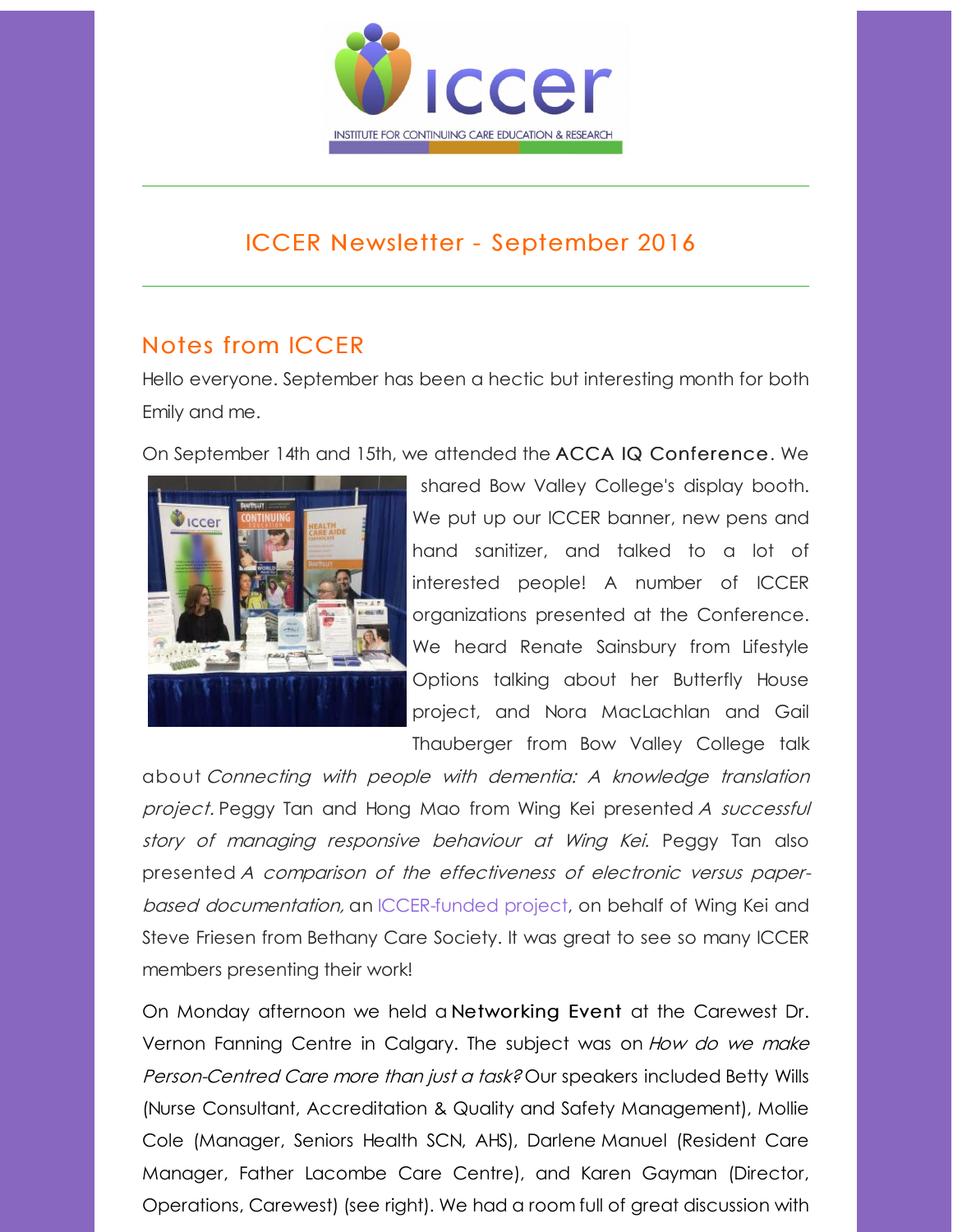individuals passionate about improving the lives in Continuing Care.

The presentations from the event will be posted on the ICCER website soon!

We also held our first Collaborative Practice Discussion session at Bow Valley College in



Calgary on September 27th!



This session was open to ICCER members only. Staff from Bethany Care Society, Carewest, Extendicare and Wing Kei talked about their experiences and issues related to implementing the new Continuing Care Health Service

Standards. The session resulted in several ideas and tools being shared across organizations. Thank you to our table hosts, Brigette Berry (Extendicare), Gail Thauberger (Bow Valley College), and Rita Wright (St. Michael's Health Group) for facilitating such a great session!

Sandra Woodhead Lyons, PHEc

Executive Director, ICCER

## Out & About with ICCER

The Alberta Association on Gerontology (AAG) has two events coming up this fall.

- October 3rd Lunch and panel discussion with the Deputy Ministers o f Health, Human Services, and Seniors & Housing. Click here for [registration](http://www.iccer.ca/pdf/events/AAG_3Oct16_paneldiscussion.pdf) info!
- November 17th Dinner and presentation from Dr. Erika Goble, NorQuest College - Is it time to stop searching for <sup>a</sup> magic bullet? Reexamining the role of family-staff relationships in quality continuing care. Check the ICCER website for registration information later in October!

Also on October 3rd, Sandra Woodhead Lyons will b e talking with the University of Alberta's RLS 473 - Principles and Processes in Therapeutic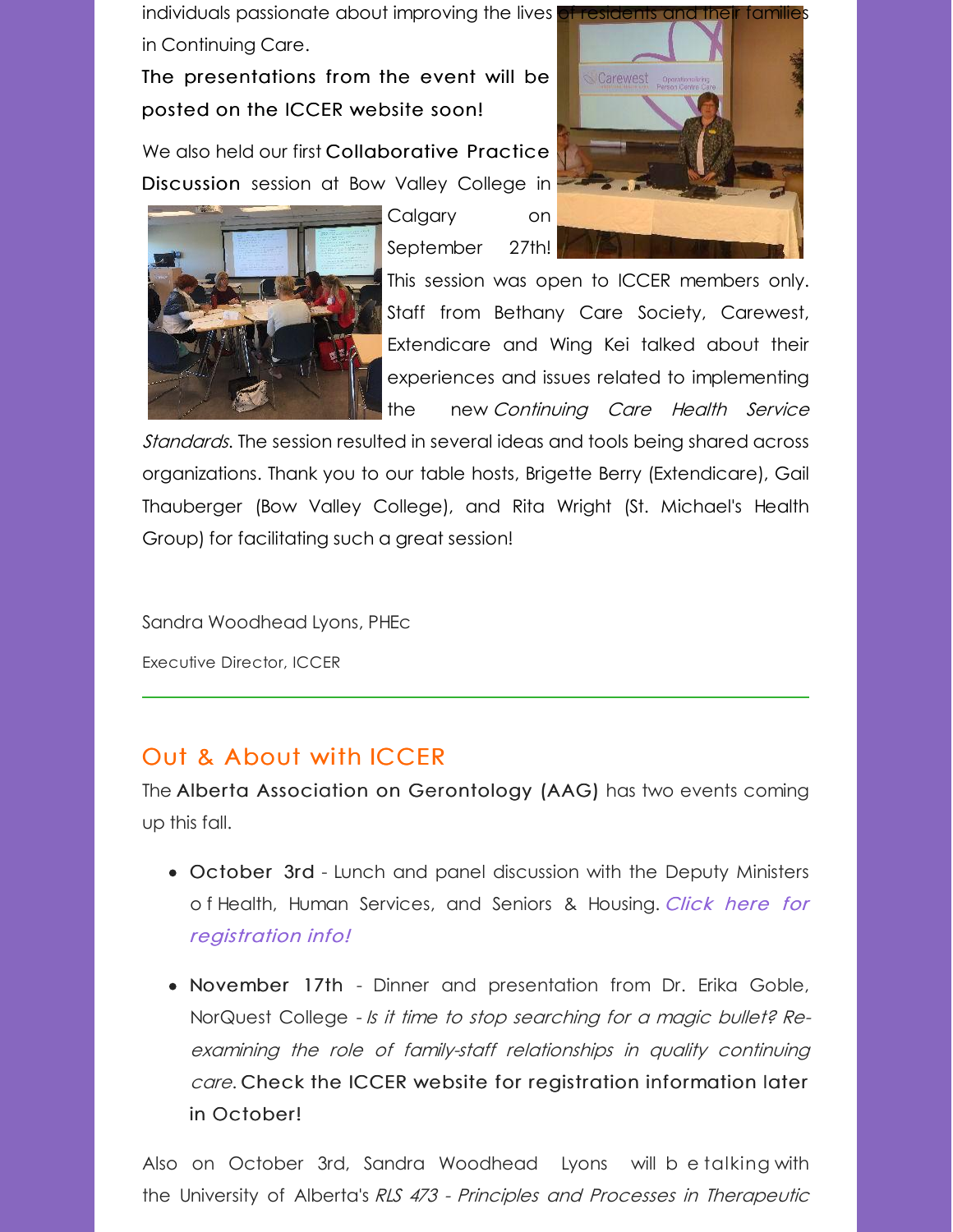Recreation class about the Recreation Services and Quality of Life study that ICCER [supported](http://www.iccer.ca/rsqls.html) in 2014/15. If you haven't read the final report, click here!

### Canadian Association on Gerontology (CAG) Annual Conference

ICCER will be making two [presentations](http://cag2016.ca/) at CAG Canadian **Association** 2016: Fostering Innovation in Research on Aging on Gerontology

in Montreal from October 20th to 22nd. Sandra Woodhead Lyons will be presenting a poster, Development of <sup>a</sup> meaningful staff development resource as a participatory activity in continuing care (Authors: Sharla King, UofA; Steven Friesen, Bethany Care Society; Sandra Woodhead Lyons, ICCER), and a paper, Community engagement to identify continuing care issues in rural Alberta (Authors: Lars Hallstrom, Alberta Centre for Sustainable Rural Communities; Sandra Woodhead Lyons, ICCER; Emily Dymchuk, ICCER).

## Join our Community of Practice

### Music Care CoP

Many ICCER member organizations have implemented music care programs at their sites, or are interested in doing so. In a recent attempt to write a grant related to music care, it became clear that organizations need to



Association

canadienne de gérontologie

consider several issues before selecting a program that suites their residents' needs. To help ICCER members become more aware of the music care options and help them select a program, we have created a Community of Practice (CoP).

### What is a Community of Practice?

A CoP is a group of individuals with a common purpose and interest, and discuss ideas and experiences to improve the way they practice. In this case, the CoP is focused on music care and how to best implement it into continuing care sites.

### What is ICCER's role?

The success of a CoP is based on those interested in participating. ICCER will provide support and resources to the CoP as needed. ICCER will help bring together representatives from member organizations by helping to schedule meetings, provide use of the ICCER teleconference line, and establish a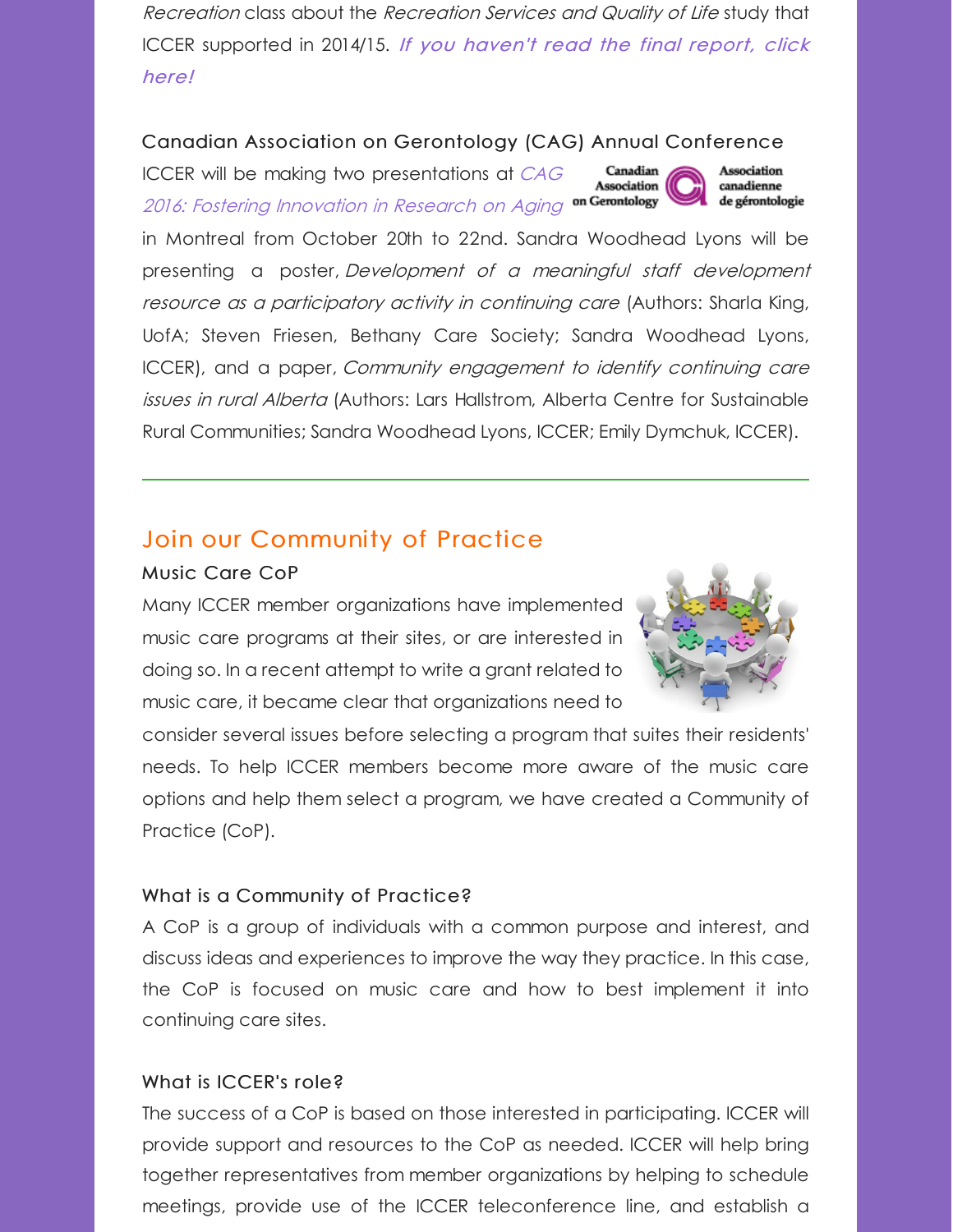resource centre available to our members.

All ICCER member organizations are welcome to participate! Staff who are interested and willing to participate, please contact Emily ([emily@iccer.ca](mailto:emily@iccer.ca)). An initial meeting was held on August 17th. A second meeting will be via teleconference on October 11th at 10:00 AM.

## Meet Our Members

## ICCER Steering Committee

In this issue, we are featuring Sandra Colangelo (North Zone Director, Shepherd's Care Foundation). Sandra is Chair of ICCER's KT Subcommittee.



Sandra Colangelo achieved a BSc Registered Dietitian from the University of Alberta, a postundergraduate internship at the University of Alberta Hospital, and a Masters in Health Care Leadership with Athabasca University.

**Tell us a little about yourself:** 

I have worked in B.C., Alberta, and to a small extent in Ontario. Outside of missing the sushi in B.C., Alberta is

home and the best province in Canada to live and work in. I have two young children, ages 8 and 10, that fill my days with love and joy, and remind me of what is truly important in life.

What do you find most challenging about working in continuing care (CC)?

Balancing my passion for seniors with meeting all the other demands of the day. I would love to see a day where we are all living Person-Centred Care for each and every one of the seniors in the CC industry. We have been talking about PCC for so long that by now we should be able to see, taste, and feel PCC every moment of the day. That is my biggest challenge; I wish I had access to a magic wand.

• What change(s) would you like to see in CC over the next 5 years?

The biggest change I would love to see is changing the perception of caring for the frail, vulnerable senior into a really sexy option for our upcoming health care professionals, academics, and government/regulatory officials.

What has surprised you most about working with ICCER?

The openness of sharing within organizations and our collective commitment as an industry in doing the right things right.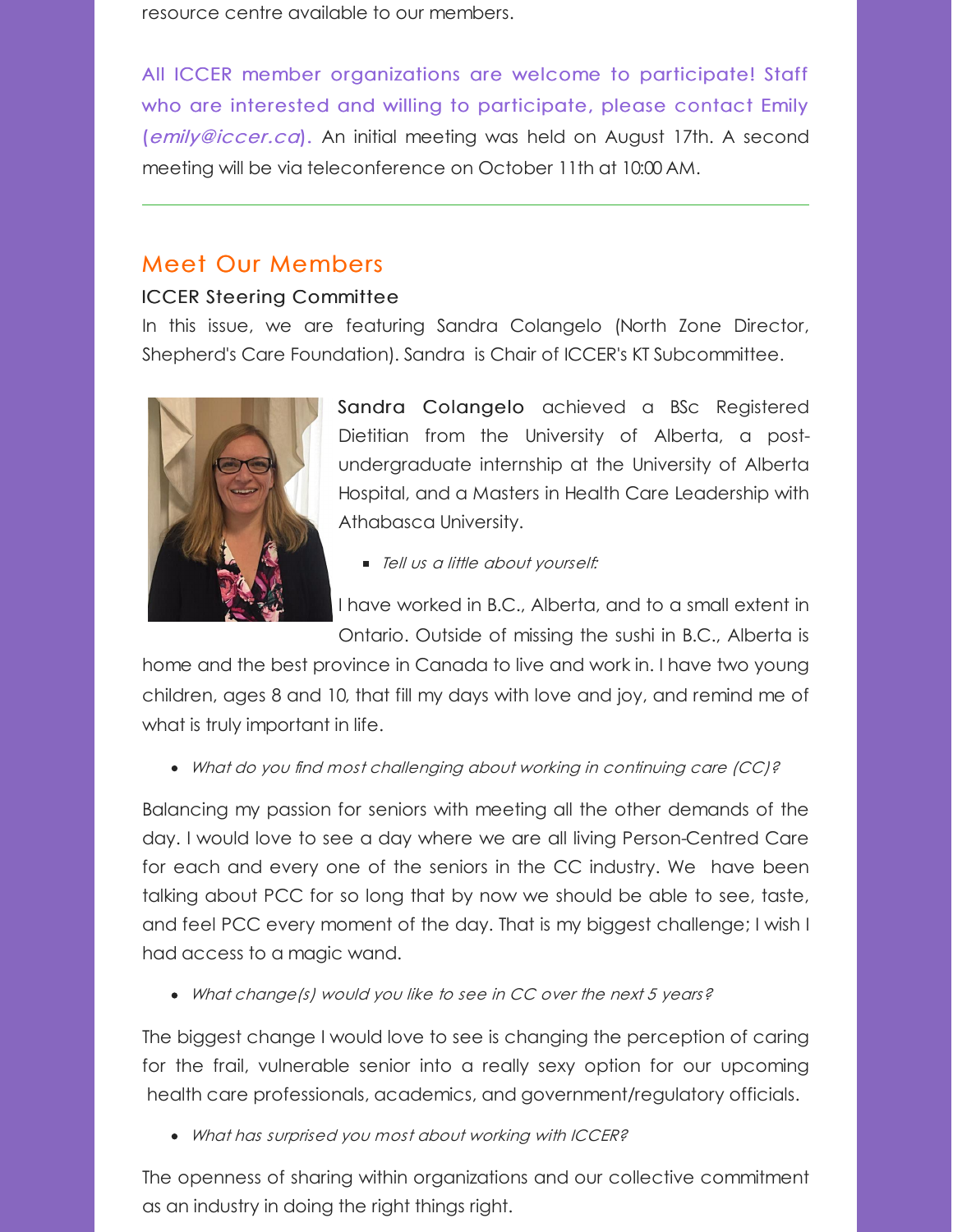What would you tell someone who is thinking about joining ICCER?

Don't wait and don't just join; get involved wherever you can! The more you put in, the more benefit you and your organization will get.



# Last Chance to Register!

### Collaborative Practice Discussions

Registration is still open for ICCER's first Collaborative Practice Discussion session in Edmonton. The topic of discussion will be on implementing the new Continuing Care Health Service Standards. This session is only open to ICCER members. Please note: <sup>a</sup> maximum of 5 staff members per organization can register to attend!

### 5 October 2016

Collaborative Practice Discussion Session - Edmonton Click here for more [information!](http://r20.rs6.net/tn.jsp?f=001-NAcRqi2QE0r_orwBQ2_zukEeOlcaHdEhRRxcVuonGAIxwBWe5C76RKFdg_VIWYHjoziW7f350oKhTjotr8Z1pZBEC99bJpQZCnBerCjuGdb6TIEJjb3xptQF_cKH5XxoZXOGsrSE5fRmpxzJEEAgtPLnTe4LEDZh9yBCzbRfAiA-JZbTCG9xdibgKvzWgwB7S17U6N33JbMg_9Gco0X0wbPENdJVJYnWu-qRR0Am_5OFBmtXYr3hOpangbKCZGnMKwiu-0WVNHJ7SwKStRB3A==&c=&ch=)

### Networking Events

Due to high demand, registration for ICCER's Speed Networking Event in Edmonton on October 6th is now closed. Click here for more [information!](http://r20.rs6.net/tn.jsp?f=001-NAcRqi2QE0r_orwBQ2_zukEeOlcaHdEhRRxcVuonGAIxwBWe5C76at4QQoYXzWqioropv8Rv-SSVQ_mP_IxTLUqt35yoD7wZJsv-Vo8UU7cn8aTQT5TsGIvEhZHNGKGs9EExP0KlJQBtkdTVmvkyZhbGcOWG4YYN56TeI_JwsIu2eGzq-O0H09HdvLW94Lbnfftt8Vpy5O9shtl-jnlc_eZ-EDwTF1OZHK6YY3OmRvdjjPcjkG8FwIro6hrfmxuyRgs-6Atwu76_iICFvP0ng==&c=&ch=)

## Save the date!

### Upcoming Event - Wednesday, November 9th

ICCER will be hosting an education session from 9:00 AM to 12:00 PM. The session will focus on *Music Care in Continuing Care*. More information will be made available in the next few weeks!

## Education/Training Opportunity

[Room](http://r20.rs6.net/tn.jsp?f=001-NAcRqi2QE0r_orwBQ2_zukEeOlcaHdEhRRxcVuonGAIxwBWe5C76dme4U9pyUrRa4KBL6lAKXmPNkeF1a_8UZo4blUExiwmsfI8fU-OhfeqrgCRn9A0WlTkrBT0iyIw4n-Kk5IB8LGTxfQ1X2S0yCz5jQ3DHsUe1kbjc90VGtI=&c=&ch=) 217 is offering the Music Care Certificate Program (MCCP) - Level 1 course in Calgary on October 22-23. There is no experience required for Level 1. Level 2 courses are also scheduled for November 12-13th in Calgary! [Completion](http://r20.rs6.net/tn.jsp?f=001-NAcRqi2QE0r_orwBQ2_zukEeOlcaHdEhRRxcVuonGAIxwBWe5C76dme4U9pyUrRA0VUwoYEXUO1ZfcyGbnfxlKLmqqLNU-YBUaVCMlfDKug7S1Zlebel_DPYar5Xv6e3Ty3aINTSscACZjtZHXsbzvSdnJlxlweh8zG8fEHOh2Wpu1v2rAU8sZG6tNzE6xVBHr9iMnnB7k=&c=&ch=) of the Level 1 course is required. Click here for more information and course listings!